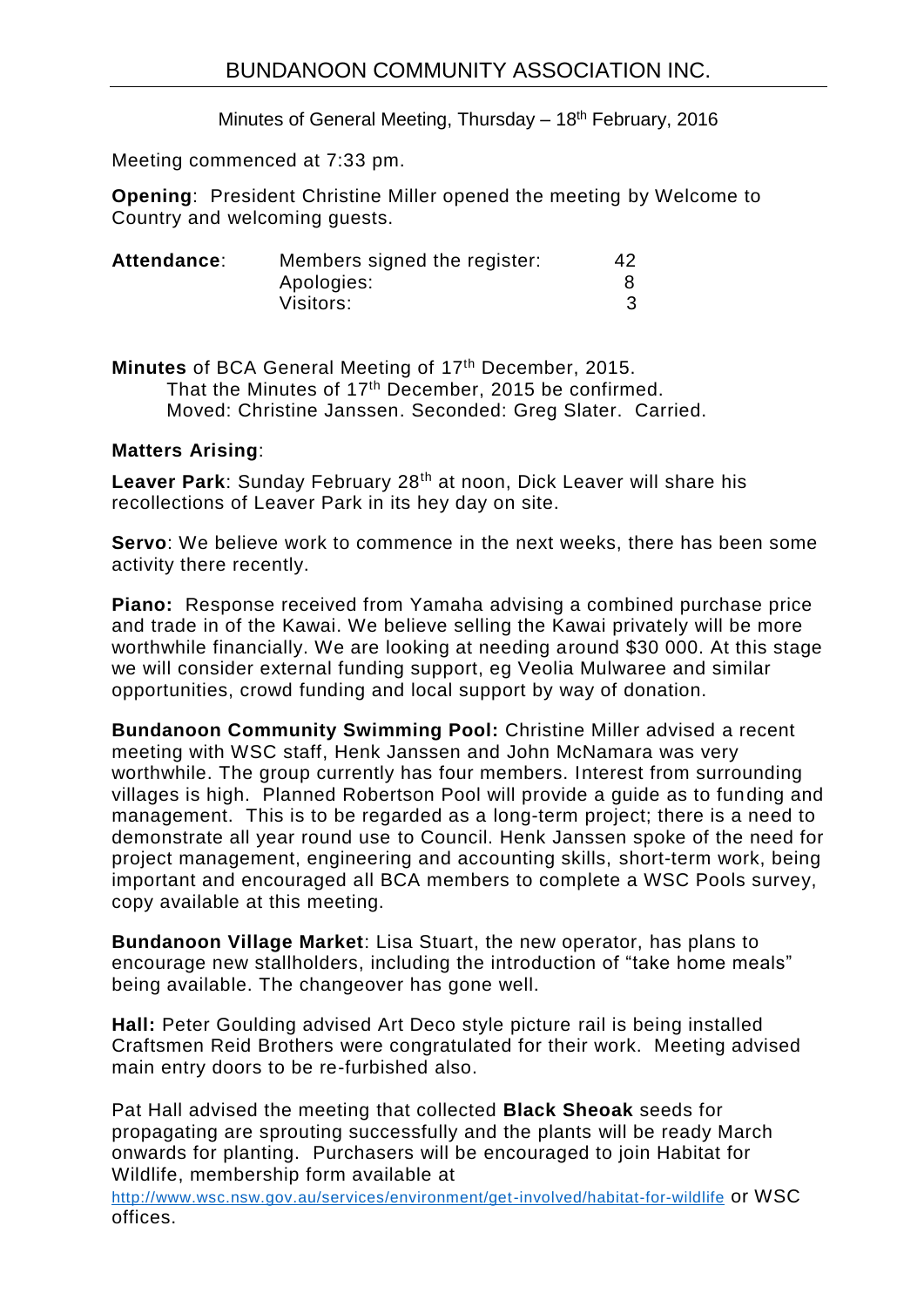**BDCU ATM** – discussions with WSC, Heritage Council & Good Yarn Committee ongoing.

Meeting advised by Christine Miller that as a result of the correspondence forwarded and the presentation to the **Australian Electoral Commission Public hearing**, on 16th December 2015, the AEC adopted recommendations that Exeter, Bundanoon, Wingello and Penrose continue to part of the Hume Electorate.

**JCG**. March Issue is on track to be distributed on time, Helen Clark is the Guest Editor for this edition. There will be a guest editor for each edition this year. Harvey Grennan will edit the September edition. The introduction of subeditors for some larger parts of the magazine is being considered. Ben Mawston will work with production, preparation and presentation of the magazine again and the Committee supports his slightly increased fees from 2013 and this increase was supported by those in attendance.

Future of **150 Anniversary** signs at the entrances to the village. Christine Janssen recommended the existing signs be retained at their current location and suggested some of the wording that is now obsolete be utilised as a "traffic advisory" opportunity. Supported by the meeting.

Christine Janssen thanked the **Bundanoon Men's Shed** on the installation of the permanent 150<sup>th</sup> memorial and boronia plaques soon to be completed.

# **President's Report**

Christine Miller advised the Dementia Advisory Service will make a presentation at the April 2016 GM meeting.

Work on a "Don't Bore Bundanoon" and "Bundy on Tap" **storyboard** with QR coding, or similar is proceeding.

**BCA Web Site**. BCA has received quote of \$5,000 requiring 3 months work to transfer the existing site to a new platform. Inquiry continuing seeking further quote.

The new Hall Hire rates for 2016 / 2017, effective January 1<sup>st</sup>, now introduced.

Change over from MYOB to Xero accounting software actioned. Positive advice received from Laterals, our auditors re the changeover.

The **ANZ Bank, at Moss Vale** is to close. Suggestion that BCA accounts be moved to **BDCU** accepted by those in attendance.

Financial reports for period ending October 2015 and November 2015 now available. Bank statements on hand and all day-to-day accounting is up to date.